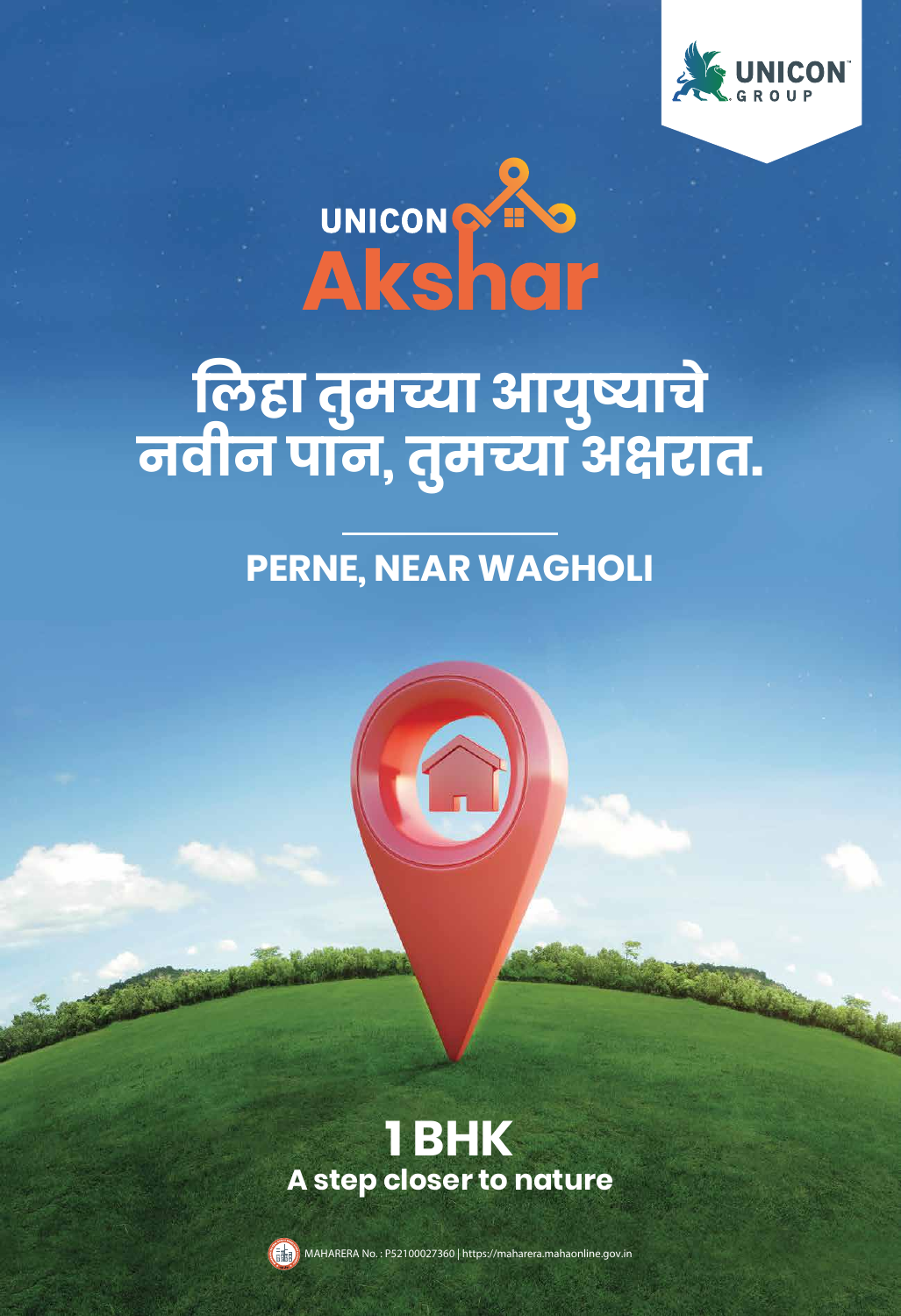# पेरणे नंदनवन

#### **पेरणे येथेच घ्या आपल्या हक्काचं घर !**

पुणे: एक हवहवसं वाटणारे शहर. िजथे सवार्नांच राहवसं वाटेल असं. त्याची कारणेही तशीच काही आहेत. येथील सुबत्ता, शहराला साजेशी संस्कृती जनसंपकर् तसेच शहरातील व शहरानिजक ची होणारी समृ�ी .

पुण जिल्हयातील हवेला तालुक्यातील नामांकित परण भागात आता आपल्या हक्काँचे घर घेणे झाले अतिशय सोपे तेही वाजवी दरात Unicon Group सोबत .<br>पेरने सारख्या निसर्गरम्य भागात ३ पेरने सारख्या िनसगर्रम्य भागात आपल्या कुटुबायासाबत स्थायाक हाण्याचा चिता करणे साडुन द्या कारण ही वसाहत सर्व सुख सुविधानी परिपूर्ण आहे.

जसे की -

नैसगीर्क सौंदयर् आिण रम्य वातावरणाचा समतोल बाळगुन Unicon Group ने येथील वसाहत पयार्वरणपूरक व नागरीकांच्या आनंदाचा िवचार करून बांधली आहे.

मंडळाची बस सेवा उपलब्ध आहे. िवमाननगर, वाघोली, लोणीकंद मागर्े पुणे – अहमदनगर महामागर् येथुन जवळच आहे. तसेच पुण्यातील आंतरराष्ट्रीय िवमानतळास जाण्यास बस व गाडी ची सुिवधा देखील उपलब्ध आहे.

> उच्च दर्ज्याचा शिक्षण संस्था जस St. Josephs School, Dhole Patil तसेच शाळा Lexicon , BJS , JSPM आपल्या घरा जवळ आहेत. तसेच आपल्या स्वास्थ्याची काळजी घेऊन Medisquare Hospital, Lifeline Hospital, Imax Multispecility Hospital हे सवर् आपल्या घरा जवळ अगदी हाकेच्या अंतरावर आहे .

आपल्या मनोरंजन व जीवनातील समतोल सांभाळण्यासाठी Phoenix Mall, Seasons Mall आिण Multiplexes जसे PVR Cinemas, Carnival Cinemas व Cinepollis हे सवर् आपल्या घरजवळ आहे .







मोठे IT Parks, Hubs, MIDC, Cybercity, Magarpatta सारखे EON Free Zone Kharadi IT Park येथे काम करणाऱ्या तरूणांना पेरणे येथील ही वसाहत अिधकच फायदयाची व सोयीची आहे .







### **Unicon अ�र: तुमचं हक्काचं भिवष्य !**

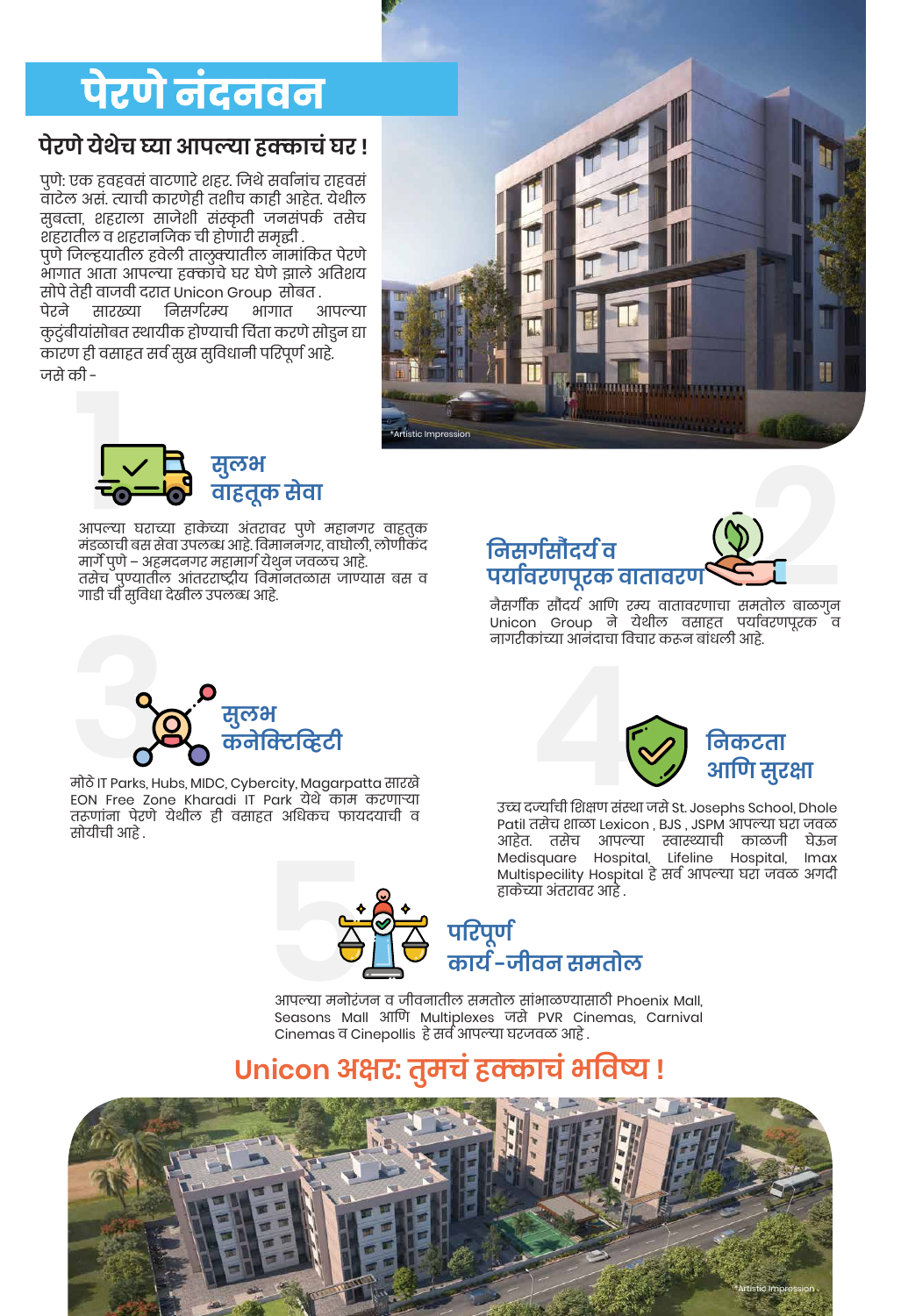

## भाड्याचे घर की स्वतःचे घर:

जागी आहेत िजथून िश�ण संस्था , कयार्लये, रूग्णालये हाकेच्या अंतराव आहेत.

आपल्या हक्काचे घर घेणे म्हणजे दैनदीन खेच किंवा कुठल्याही छोटया खचाच काम नाही. भाडयाने घर घेऊन राहणे हे काही लाेकांना सोपा पयार्य वाटणे सहाजीक आहे. परंतु स्वतःच्या घराचे स्वप्न हे आपण केलेल्या आयुष्यभराची पुंजी मानली जाते. स्वत:चे घर घेण्याचे काय फायदे आहे यावर एक नजर टाकुया -

#### चांगला पयार्य कोणता ?



## Unicon तुमच्या घराची पेरणी

Unicon Group च्या �ात्येक वसाहती मधे िनसगर्रम्य वातावरण, सवर् सुखसुिवधा जसे Gym, Swimming pool, Club house, Kids play area, Mini theaters आणि अप्रतिम बांधकाम आहे . Unicon Group चे प्रकल्प Nakshatra, Nivasa, Prosperia आणि येणाऱ्या सर्व प्रकल्प अशा